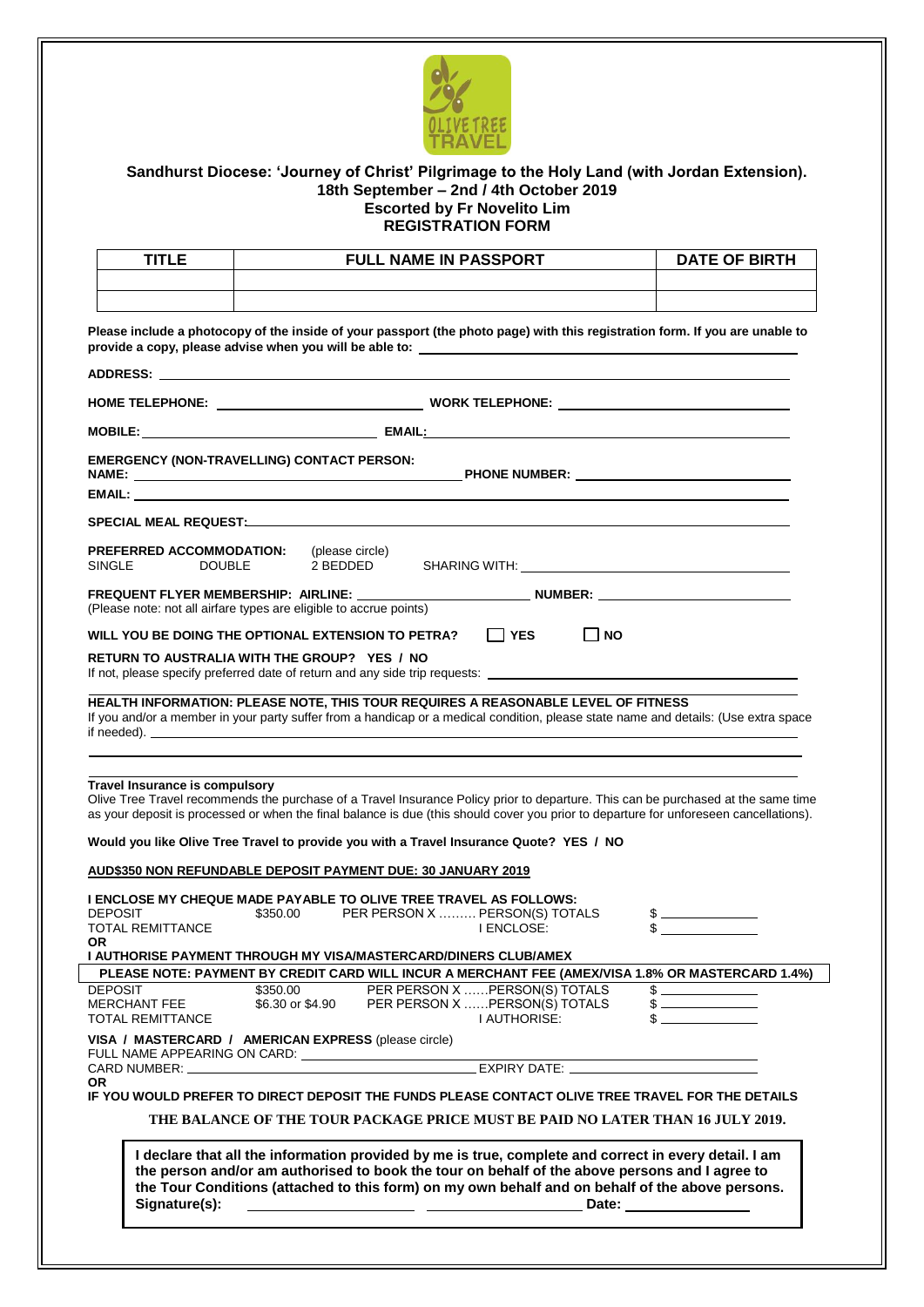

**Please complete all sections and return to Olive Tree Travel email: [info@](mailto:steven@)olivetreetravel.com.au Olive Tree Travel Pty Ltd trading as Olive Tree Travel Suite 1, Level 1, 230 Balaclava Road, North Caulfield VIC 3161 Telephone: 1300 550 830 (outside Melbourne) or (03) 8488 9696 Fax: (03) 9509 6700 ABN: 85 746 680 725**

## **TOUR CONDITIONS**

**PLEASE READ THESE TERMS CAREFULLY. ENROLMENT AND PAYMENT OF A DEPOSIT FOR THE TOUR CONSTITUTES ACCEPTANCE OF THESE TERMS.** Upon payment of the Deposit, the Registration Form forms part of the Terms and the agreement between the passengers and Olive Tree Travel.

### **MINIMUM NUMBERS AND CANCELLATION OF TRIP BY US:**

Your booking and the tour is not confirmed until Olive Tree Travel provides written confirmation that the minimum number requirements have been met. Price of main tour is based on minimum number requirements of 25 paying passengers for the Jordan and Israel Tour and the Petra Extension is based on minimum number requirements of 15 paying passengers (unless Olive Tree Travel advises otherwise in writing), air and hotel rates and currency exchange rate effective 27/09/2018. If any changes downwards of more than 3%, the price may change accordingly. Olive Tree Travel reserves the right to cancel any booking in accordance with operating requirements, in circumstances beyond its control or if minimum numbers are not met. In the event that we cancel (or not proceed with) your booking due to insufficient numbers, we will refund all money paid by you towards the group package price. Olive Tree Travel is not responsible for expenses incurred by passengers for other travel arrangements affected by a cancellation.

#### **CONFIRMATION OF BOOKING:**

**Please note: Tickets and documentation will be despatched approximately 2-3 weeks prior to your group's departure.**

### **GROUP PACKAGE PRICE:**

- **HOTELS:** All hotels offer twin or double bedded rooms with private facilities. Single or 3 bedded room, if requested, are at an additional cost. The cost of the ground arrangements as offered is based upon a busload of 25 paying passengers for the Jordan and Israel Tour and 15 paying passengers for the optional Petra Extension. Failure to reach this number may result in a price increase, which Olive Tree Travel may impose. Where possible, Olive Tree Travel may assist in consolidating to fill the bus. Olive Tree Travel will endeavour to match single travellers in a twin share room of the same gender if passengers have indicated that as a preference. If it is not possible to do so, Olive Tree Travel reserves the right to ask twin share passengers of the same gender to revert to triple share OR to request the single supplement payment, which the single traveller must pay.
- **MEALS:** Meals consisting of service provider standard supplied breakfasts and dinners are included throughout the tour as per your itinerary. **SIGHTSEEING:** Local transportation by air conditioned coach, the services of an English speaking guide and the entrance fees to places
- visited on sightseeing tours described in the itinerary are included in the tour price. **TRANSFERS:** Transfers of one passenger and one suitcase (size and weight limitations apply) per passenger between overseas airports, hotels, piers, stations, etc. are included throughout the tour in both directions. Transfers to airport of departure (subject to the below) are included provided passengers travel on the selected group departure flight only. Passengers extending their stays, deviating from the group itinerary or missing their transfers (through no fault of Olive Tree Travel) must arrange their own airport transfers independently and will not be entitled to or receive a refund from the group package price.
- Land only costs may be arranged but do NOT include return airport departures unless individual flights coincide with those of the group. Private transfers and extra nights' accommodation can be arranged for you at additional costs.
- **SERVICE CHARGES and TAXES:** Service charges and taxes imposed by foreign facilities in connection with the services provided as part of the tour are included (i.e. prepaid taxes in connection with flights).
- **NOT INCLUDED:** Excess baggage and forwarding of baggage, items of personal nature such as laundry, beverages, meals other than included in your itinerary, transportation from your hometown to the airport of departure and vice versa, travel insurance, personal expense money, medical fees, phone calls, tips, items of a personal nature, and costs resulting from absence or deviation from the itinerary and any items not shown in these Terms as being included.

**AIR TRANSPORTATION:** Flights with Emirates Airlines economy class airfares based on **\*NON-REFUNDABLE** restricted fares as applicable for groups flying together for entire itinerary. Olive Tree Travel reserves the right to cancel, withdraw or change the tour in whole or in part at any time. In the event of such a change deemed necessary by Olive Tree Travel, the sole and exclusive obligation of Olive Tree Travel is to refund prorata any payment received in connection therewith. If you choose to deviate from group flights and purchase a nongroup airfare from Olive Tree Travel, you may need to pay for these flights before the final balance date. Any seating requests cannot be guaranteed and is at the sole discretion of the airlines.

**PASSPORTS, VISAS AND INSURANCE:** It is the passenger's sole responsibility to ensure that they have a valid passport (and is valid for at least 6 months beyond the end of the tour) and all visas and permits (if any) for the tour.

Travel Insurance is compulsory and passengers must obtain appropriate travel insurance to cover them from unforeseen cancellations or events. Insurance may be purchased from Olive Tree Travel prior to departure or passengers may obtain insurance from their own travel insurance provider. Once purchased, insurance premiums are not refundable. Contact Olive Tree Travel or your travel insurance provider for further information.